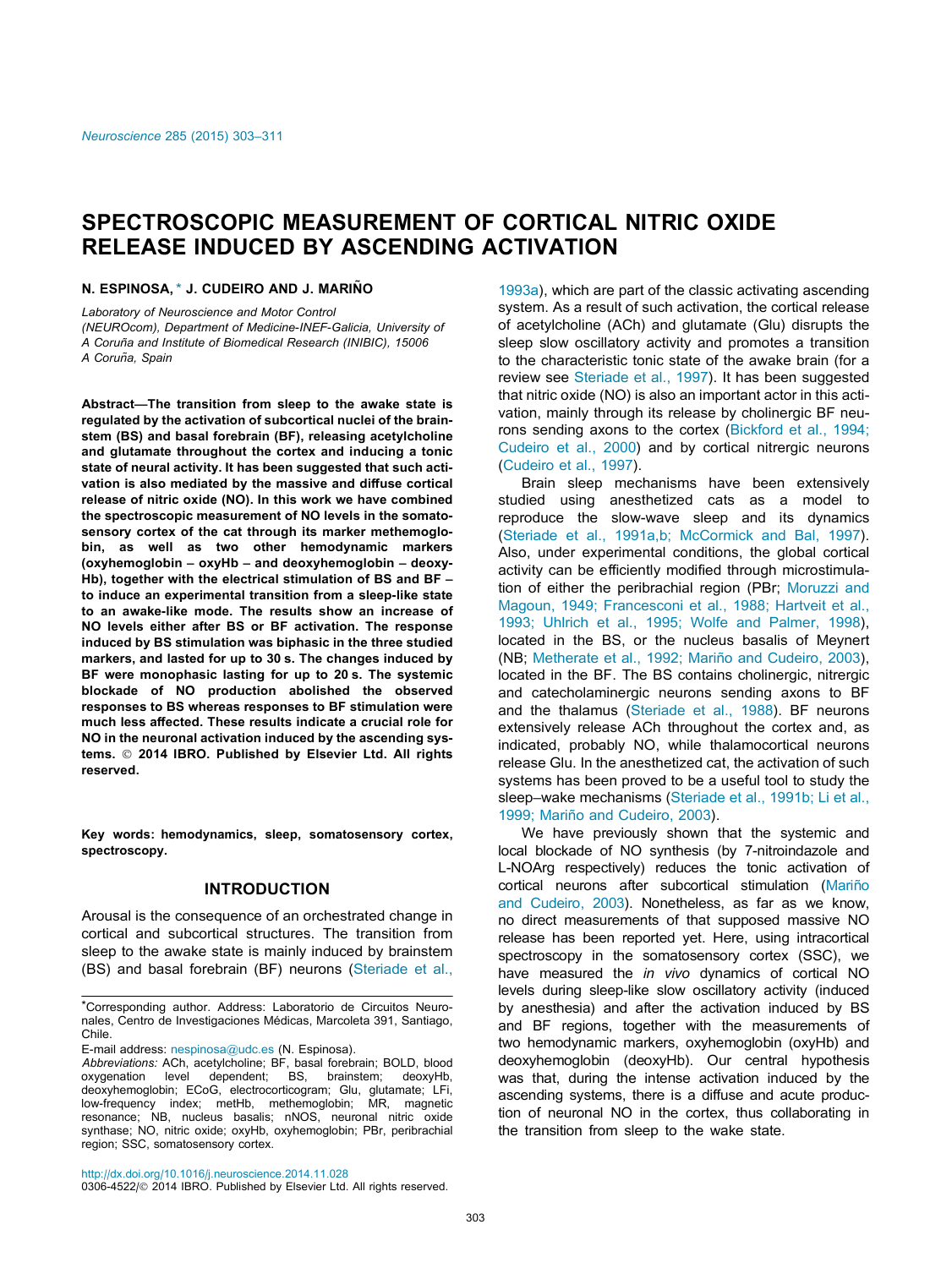# EXPERIMENTAL PROCEDURES

## <span id="page-1-0"></span>Experimental preparation

Experiments were performed on 4 adult cats of either sex. Anesthesia was induced with ketamine (15 mg/kg – Pfizer, Madrid, Spain) and xylazine (3 mg/kg – Sigma-Aldrich, Madrid, Spain) i.m. and maintained with isoflurane (1.5– 2% for surgery, and 0.5–1% for maintenance, Abbot) in nitrous oxide (70%) and oxygen (30%). Animals were paralyzed with gallamine triethiodide (loading dose of 40 mg, maintenance 10 mg/kg/h i.v., SIGMA) and artificially ventilated; the end tidal  $CO<sub>2</sub>$  concentration was adjusted to 3.8–4.2%, body temperature was maintained at  $37-38$  °C, and heart rate was continuously monitored. Animals were suspended on a stereotaxic frame and the pressure points were infiltrated with lidocaine. The level of isoflurane was chosen to achieve a state of deep anesthesia and particular care was taken to keep a stable pattern of delta (1–4 Hz) slow oscillatory activity throughout the entire experiment. Three craniotomies were performed to insert optical fibers and bipolar tungsten electrodes (details below). All exposed cortical surfaces were bathed in saline to prevent desiccation. At the end of experiments animals were killed by an anesthetic overdose. All animal work was conducted according to national and international guidelines (Spanish Physiology Society and the European Communities Council Directive of November 24, 1986 (86/609/EEC)). The study was approved by the University of A Coruña Ethics Committee (CE-UDC30/1/09).

#### Electrophysiological and spectroscopy recordings

Electrical and spectroscopic measurements were obtained simultaneously in the primary SSC (S1; coordinates: anterior, 21–23; lateral, 8–10) at a depth of 1–1.5 mm. Electrocorticogram (ECoG) in S1 was continuously recorded and stored (Plexon Inc, Dallas, TX, USA) through a bipolar and concentric electrode at a sampling rate of 2 kHz and filtered on-line with a band-pass of 0.1– 500 Hz analog filter (A-M Systems, model 1700).

The method to monitor NO lays in the fact that NO reacts with oxyHb to form methemoglobin (metHb). Thus, metHb levels are proportional to the concentration of NO and can be used as a surrogate marker of such substance ([Feelisch et al., 1996; Kelm et al., 1997,](#page-7-0) González-Mora et al., 2002; Rivadulla et al., 2011). According to this, we used spectroscopy to record the levels of metHb as well as oxy- and deoxyHb. Spectroscopic signals were obtained using two optical fibers (model FCB-UV 100- 3-2SMA; diameter  $100 \mu m$ ) arranged in parallel and attached to the electrode. Distance from the electrode tip to the fibers end (located slightly below, see [Fig. 2](#page-2-0)E) was between 100 and 200  $\mu$ m. Light in the range of 600-700 nm from a halogen lamp was passed through one of the optical fibers and the scattered light was collected by the other. Output was directed to a linear CCD detector (Ocean Optics, Eerbeek, Netherlands) via a compact built-in monochromator and sampled at a rate of 100 Hz with steps of 0.35 nm in the wavelength domain.

To convert the sample intensity recordings S to absorbance values the protocol was as follows: with the



Fig. 1. Electrical stimulation effect obtained for different stimulation intensities and electrode distances from the stereotaxic position (0 mm) of the parabrachial region of BS. Both ECoG wave (left) and its power spectral density (right) reveal changes in low-and highfrequency components. The analysis included the 5 s prior stimulation (Pre), and the 5 s after stimulation (Post). See ''Experimental procedure'' section for details.

fibers located in the tissue, the emitted light was turned off and the dark intensity D was recorded. Next, light was turned on and the reference intensity R was recorded. Then, for a sample intensity at wavelength  $\lambda$  and recorded at time t,  $S_{\lambda}(t)$ , the corresponding absorbance,  $A_{\lambda}(t)$ , was calculated using the following equation:

$$
A(t)_{\lambda} = -\log_{10}\left(\frac{S(t)_{\lambda} - D_{\lambda}}{R_{\lambda} - D_{\lambda}}\right)
$$
 (1)

where  $D_i$  and  $R_i$  are the dark and reference intensities for a wavelength  $\lambda$  respectively. Because absorbance is a dimensionless parameter, the value is expressed in arbitrary units (AU).

## Subcortical stimulation and cortical activity modulation

The global cortical activity was efficiently modulated  $-$  as indicated by the ECoG recordings – by the combination of anesthesia and electrical stimulation. The continuous anesthetic administration maintained a slow oscillatory pattern within the delta range (Fig. 1, left part of the ECoGs). The temporal transition to an awake-like pattern was achieved through the application of electrical stimulation either in BS or BF (sequentially and randomly through electrical microstimulation at intervals of 2–8 min). Trains of rectangular cathodal shocks (0.05 ms, 0.1–1 mA) were delivered at a frequency of 50 Hz for a period of 2 s through bipolar electrodes (insulated except for 500  $\mu$ m at the tip; contacts separated by 500  $\mu$ m). Electrodes were positioned and held in place following a procedure published elsewhere (Mariño and Cudeiro [2003](#page-7-0)). It allowed us to precisely localize the subcortical loci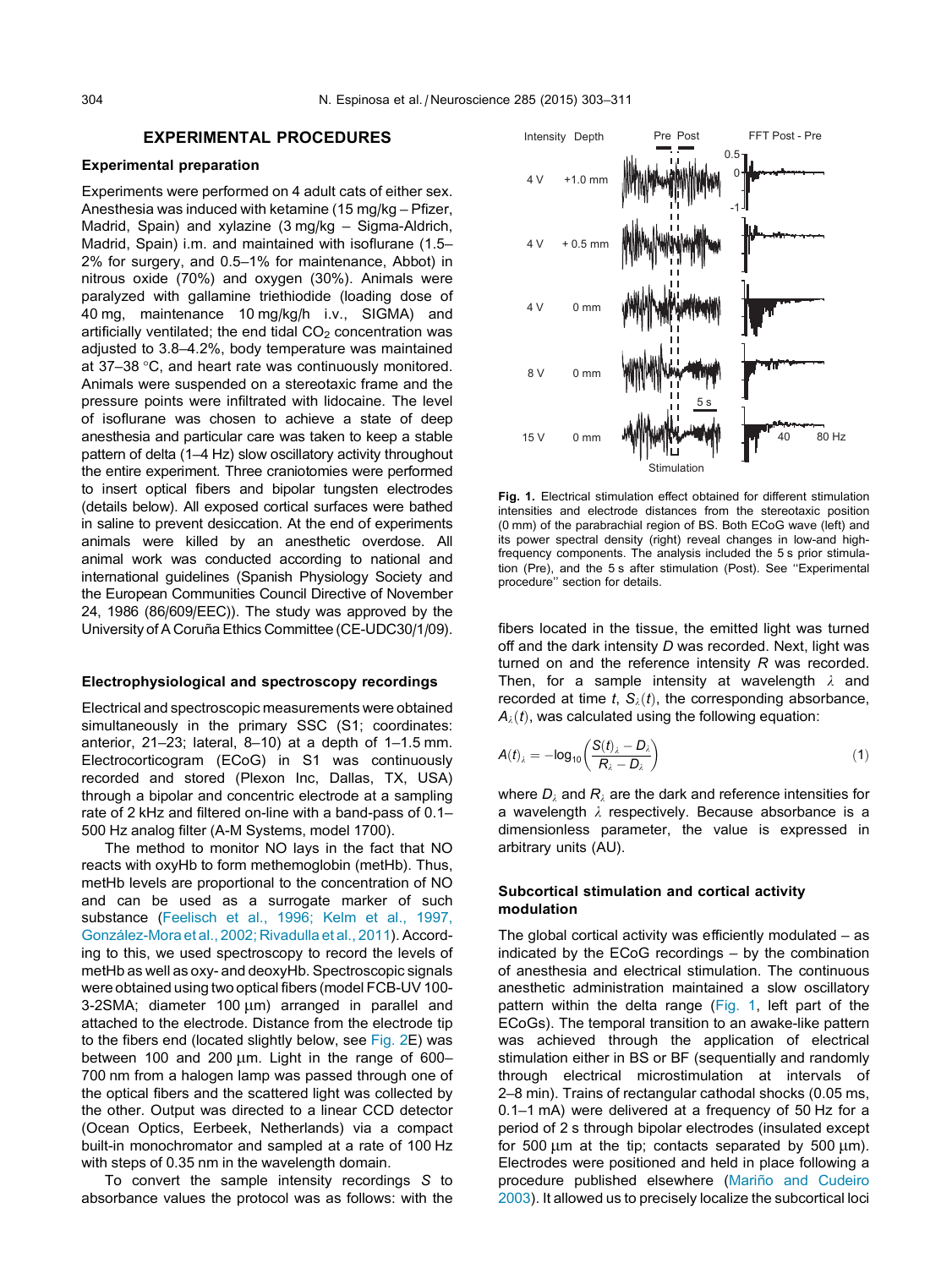<span id="page-2-0"></span>

Fig. 2. (A) ECoG activity recorded in S1 before and after electrical stimulation of BS and BF in one cat. (B) Cortical metHb dynamics simultaneously recorded. Y axis is the relative concentration of metHb obtained by solving Eq. [\(4\)](#page-3-0) and expressed in arbitrary units (AU). (C) ECoG<sub>index</sub> for frequency bands of interest before (solid bars) and after (open bars) electrical stimulation in BS and BF. Recordings were performed in four cats. (D) Lowfrequency index analysis. For each brain structure studied, values (mean and SEM) at Post were contrasted with the values Pre stimulation. Dashed line indicates stimulation. Each time-point represents bins of 10 s. Asterisks indicate significant effects at different time points compared to the Pre values. Black squares represent significant differences in the response observed in the two structures at different time-points after the stimulation. E) Schematic drawing of the bipolar tungsten electrode (e) and optical fibers. Emitter (E) and the receiver (R) fibers deliver and collect the light respectively. Distance from the electrode tip to the fibers end (d) was set to  $100-200 \mu m$ .

for electrical stimulation rendering histological reconstruction, in this case, unnecessary. The procedure was as follows. Horsley–Clarke coordinates were used to achieve the PBr region in the BS (anterior, 0; lateral 4; ventral, -2) and the NB in the BF (anterior, 10–13; lateral, 8.5– 10; ventral,  $-1$  to 0). For each electrode, the final position in the vertical axes was adjusted monitoring the stimulation effect on the ECoG activity. [Fig. 1](#page-1-0) depicts one example of the successive ECoG recordings and frequency spectra obtained during the descent of one stimulating electrode toward the PBr region. A low-intensity (typically 4 V) 2-s train was delivered to localize the optimal position inside each brain region. The search procedure started with the electrode located 4 mm above the theoretical stereotaxic coordinates and the location was tested in steps of 0.25 mm. Once a clear effect on the ECoG was evoked, the voltage was adjusted (between 4 and 15 V) to the minimum intensity capable of optimally inducing a

low-amplitude and high-frequency activity in S1 (see waveforms and fast Fourier transform (FFT) analysis in [Fig. 1\)](#page-1-0). The same procedure was applied to locate the appropriate stimulating location in the BF. Such effective modulation of the ECoG was indicative of a suitable stimulation of the ascendant pathways (Mariño and Cudeiro 2003).

## 3.4. Pharmacology

In order to inhibit the enzyme neuronal NOS (neuronal nitric oxide synthase), responsible of neuronal NO production, 7-nitroindazole (7NI; SIGMA) was administered i.v. over 15 s (3.5 mg/kg dissolved in 0.1 ml DMSO (SIGMA); [de](#page-7-0) [Labra et al., 2009\)](#page-7-0).

## 3.5. Data analysis

The FFT was used to obtain the power spectral density from ECoG recordings for periods of 5–10 s before and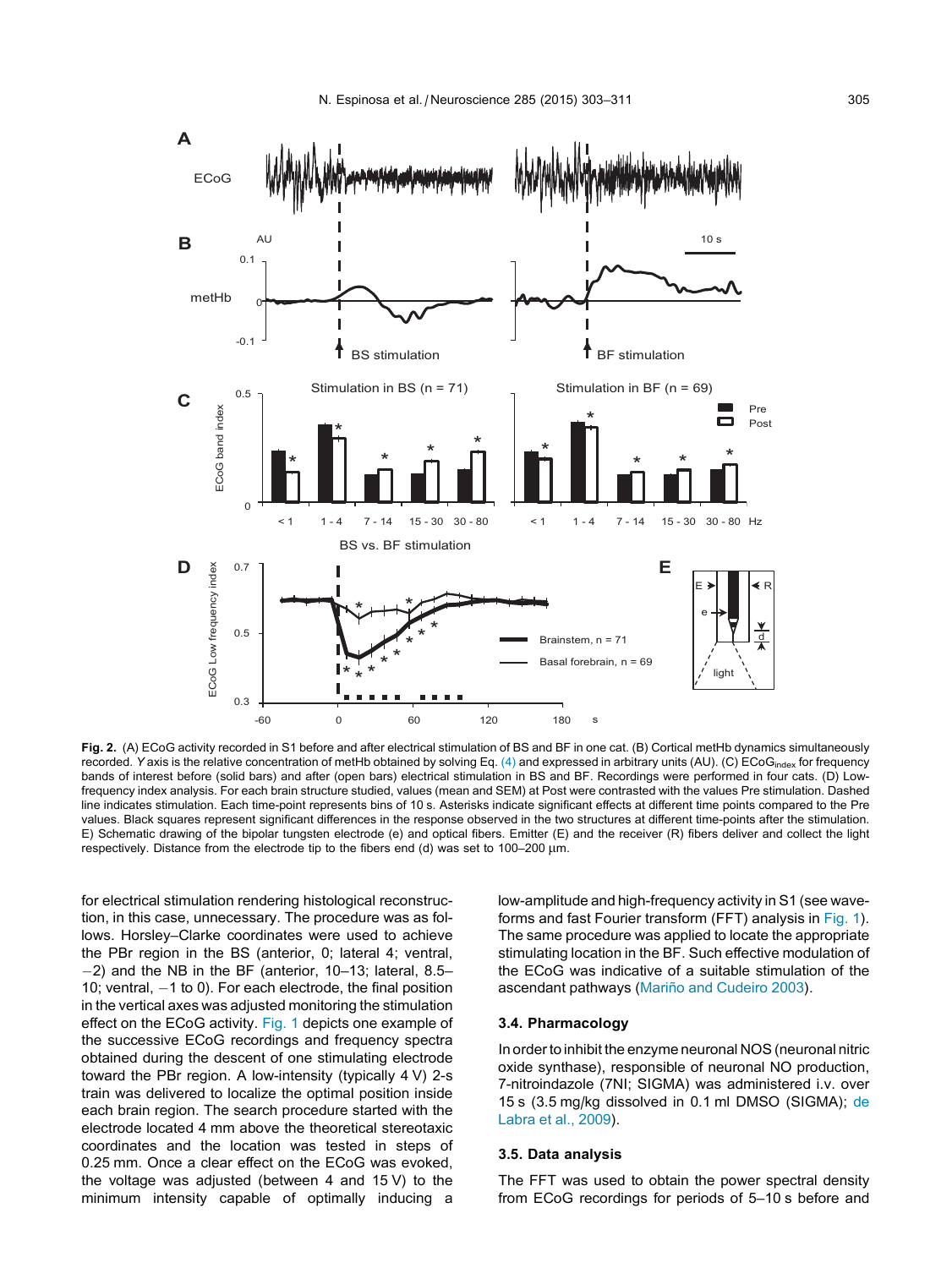<span id="page-3-0"></span>after electrical stimulation. Frequency ranges of interest were adjusted to previously described cat sleep rhythms (for a short review, see [Steriade et al. \(1993b\)](#page-7-0)) according to the following classification: <1 Hz (slow), 1–4 Hz (delta), 7–14 Hz (spindle), 15–30 Hz (beta) and 30– 80 Hz (gamma). To evaluate the electrical stimulation effect on each frequency band, an ECoG index was defined as follows:

$$
ECoGindex(fn) = \frac{\sum PSD(fn)}{\sum PSD(fT)} \tag{2}
$$

where  $\sum$ PSD(f) is the cumulative sum of the power spectral density for the frequency range f.  $f_n$  is the frequency range for one of the rhythms aforementioned and  $f<sub>T</sub>$  is the frequency range between 0 and 80 Hz (DC component filtered previously). Specifically, to evaluate the power of the lowest frequency waves in the ECoG, a low-frequency index (LFi) was defined as follows:

$$
LFi = \frac{\sum PSD(f_L)}{\sum PSD(f_T)}
$$
 (3)

where  $f_L$  is the frequency range below 4 Hz.

For the spectroscopic recordings, absorbance values were filtered (Savitzky–Golay filter) and linearly interpolated in the wavelength domain (range 600– 700 nm, steps of 1 nm) and in time domain to normalize timestamps (100 Hz,  $t = 0$  s for the electrical stimulation onset). The relative concentration of oxyHb, deoxyHb and metHb were calculated by means of the Lambert– Beer's law solving the following Eq. (4).

$$
\left[\begin{matrix}\Delta oxyHb(t)\\ \Delta decayHb(t)\\ \Delta metHb(t)\end{matrix}\right]=\left[\begin{matrix}\alpha_{oxyHb}^{\lambda_1}\alpha_{oxyHb}^{\lambda_2}\alpha_{oxyHb}^{\lambda_3}\\ \alpha_{deoxyHb}^{\lambda_1}\alpha_{deoxyHb}^{\lambda_2}\alpha_{deoxyHb}^{\lambda_3}\end{matrix}\right]\cdot\left[\begin{matrix}A_{\lambda_1}(t)\\ A_{\lambda_2}(t)\\ A_{\lambda_3}(t)\end{matrix}\right] \quad (4)
$$

where  $\alpha^{\scriptscriptstyle \lambda_i}_{\scriptscriptstyle \rm oxyHb} \alpha^{\scriptscriptstyle \lambda_i}_{\scriptscriptstyle \rm decayHb}$  and  $\alpha^{\scriptscriptstyle \lambda_i}_{\scriptscriptstyle \rm metHb}$  are the extinction spectra, at wavelength  $\lambda_i$ , for oxy-, deoxy-, and metHb, respectively. Since  $A_{\lambda_i}(t)$  is the recorded absorbance value at wavelength  $\lambda_i$  (see Eq. [\(1\)](#page-1-0)), we solved Eq. (4) for different wavelength trios selected randomly within the range 600–700 nm (steps of 1 nm; smaller steps did not modified the statistical significance of final results) until the whole wavelength range was covered. The extinction spectra reported by [Zijlstra et al. \(2000\)](#page-8-0) was used for the corresponding wavelengths. As a result, for each relative concentration we obtained a distribution and the average value was taken as the estimated value at time  $=$  t. Finally, a wavelet filter was applied to oxy-, deoxy-, and metHb in the time domain using a family of Meyer (discrete approximation) wavelets.

Statistical analysis was done using paired *t*-test or Wilcoxon test. The hypothesis of normality was checked using the Kolmogorov–Smirnov test. Results were deemed to be significant when  $p < 0.05$ . Both analytical and statistical analyses were performed using in-house software written in MATLAB (MathWorks, 2010).

#### RESULTS

# Effects on ECoG activity of the electrical stimulation of activating ascendant pathways

The sleep-like ECoG activity induced by anesthesia was modified by the electrical stimulation of BS and BF ([Fig. 2A](#page-2-0)). The ECoG changed from a high-amplitude low-frequency pattern of activity to a low-amplitude highfrequency mode.

Electrical stimulation of BS ( $n = 71$ ) and BF ( $n = 69$ ) modified the sleep-like oscillatory activity induced by anesthesia in different ways. To quantify this phenomenon, the ECoG power spectral density was calculated 5 s before the onset and 5 s immediately after the offset of the electrical stimulation. The ECoG<sub>index</sub> in the frequency of interest bands were calculated (see ''Experimental procedure'' section). Population analysis of the effects induced by BS ([Fig. 2C](#page-2-0), left) and BF ([Fig. 2C](#page-2-0), right) stimulation revealed a decrease in the low-frequency activity (below 4 Hz) and an increase of higher frequency components (above 4 Hz).

To analyze the persistence and strength of the electrical stimulation effects, the LFi (see ''Experimental procedure'' section) was calculated using 10-s bins. [Fig. 2D](#page-2-0) reveals a fast drop of the LFi induced by BS activation, lasting for up to 60 s after the electrical stimulation, whereas BF stimulation induced significant changes 10 s after the stimulation and lasting only 10 s (with an apparent late rebound). Besides, not only the duration but also the magnitude of the effects induced on the ECoG by the electrical stimulation on BS and BF was different (the statistically significant differences are indicated by black squares in [Fig. 2D](#page-2-0)).

## Effects on NO and hemodynamic markers of the stimulation of ascending pathways

Spectrometric recordings simultaneous to the abovementioned ECoG, revealed that those changes were accompanied by a patent increase in cortical metHb ([Fig. 2](#page-2-0)B). Population analysis of the time course of changes in met-, deoxy-, and oxyHb induced by BS and BF stimulation is show in [Fig. 3](#page-4-0). To define statistical variations, the mean values during control condition, i.e. before the electrical stimulation, were compared with each value after the stimulation (paired  $t$ -test). The resulting time intervals with significant changes are shown by marks below the curves.

Stimulation in BS (thick curves in [Fig. 3](#page-4-0)) induced an increase of metHb, followed by a subsequent decrease, lasting in total for up to 30 s after the stimulation (as indicated by the reference lines below the curve). A similar biphasic change, but in the opposite direction, was observed for the deoxyHb. Changes in of oxyHb were less conclusive, showing an initial increase of its levels lasting for around 10 s after the stimulation, followed by a variable – although in some periods statistically significant – response.

With regard to BF stimulation (thin curves in [Fig. 3](#page-4-0)), it induced, in contrast, a monophasic variation of the three markers. The mean response showed a clear increase of metHb levels, lasting for around 20 s after the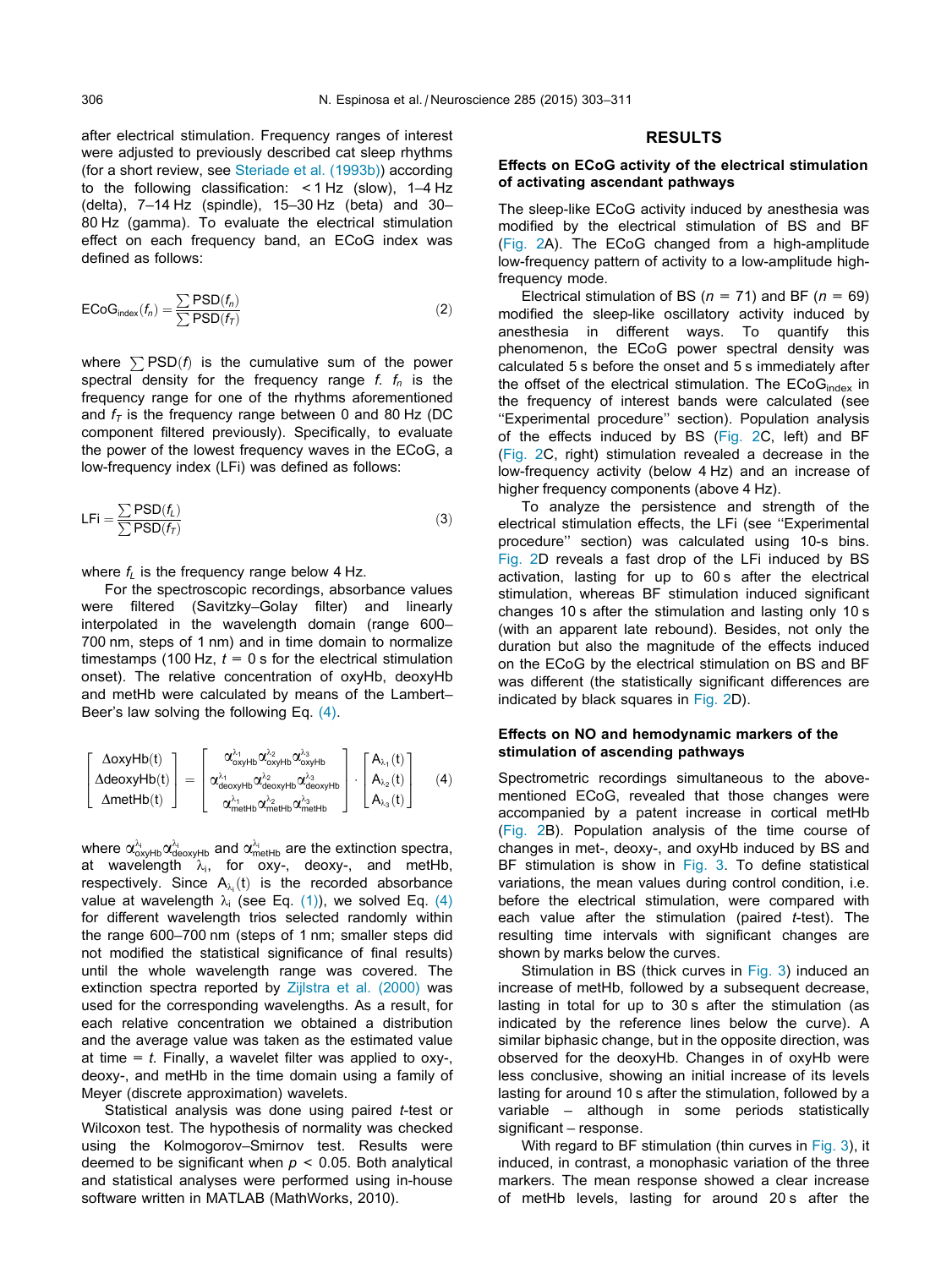<span id="page-4-0"></span>

Fig. 3. BS and BF stimulation-induced responses at S1 on the three studied markers. Dots under curves show significant changes at different time-points after BS (thick dots) and BF (thin dots) stimulation compared to the average response 60 s before the stimulation. Dots above curves denote significant differences between temporal profiles for BS and BF stimulation. Shaded area represents SEM. Values obtained by solving Eq. [\(4\)](#page-3-0) and expressed in arbitrary units (AU). Recordings were performed simultaneously with ECoGs analyzed in [Fig. 2](#page-2-0)C, D (four cats).

stimulation; together with a decrease of deoxyHb and an increase of oxyHb of similar duration.

Finally, statistical comparison between the responses obtained with BS and BF stimulation revealed that both hemodynamic markers and metHb showed the same temporal pattern during the first 10 s after the end of the electrical stimulation.

#### Dissecting the role of NO on cortical activation

As we had previously shown, the systemic application of 7NI reduced the efficacy of the ascendant activation to modify the ECoG slow pattern (Mariño and Cudeiro, [2003](#page-7-0)). In the present study we compared that phenomenon with the simultaneously recorded spectroscopic measurements.

The spectroscopic measurements allowed us to precisely follow the NO levels before and after 7NI injection. [Fig. 4](#page-5-0)A shows the post-stimulus dynamics (average,  $n = 5$ ) of cortical metHb after BS and BF stimulation during control condition (top panel), peak drug effect (middle panel) and recovery from nNOS inhibition (bottom panel). To compare the metHb responses induced by stimulation, the resting value – mean value 40 s before electrical stimulation – was subtracted from each curve (see [Fig. 4](#page-5-0)C). To quantify the effect of 7NI on NO as well as on the two hemodynamic markers, and having into account the specific time course of each response, the stimulation evoked responses were integrated for BS (10 s interval post stimulus) and BF (30 s interval post stimulus) ([Fig. 4](#page-5-0)B; intervals  $\alpha$  depicted in Fig. 4A). After 7NI administration there was a clear impairment in the ability of the ascending activation to modify oxy-, deoxy- and metHb levels, mainly during 11–20 min after 7NI application. In addition, the electrical activity during this period contains a higher component on the lowfrequency band [\(Fig. 4B](#page-5-0) bottom panel). It is interesting to note that the resting values of the measured substances, but not the ECoG, were also affected by the nNOS blockade [\(Fig. 4](#page-5-0)C). Similarly to the observed effects on the evoked responses, these changes lasted for up to 20 min.

### **DISCUSSION**

The present study unveils the *in vivo* changes on NO dynamics in the cat cortex during the transition from a global pattern of synchronized slow activity to an awakelike mode. In previous works we suggested a direct role for the neuronal NO in the cortical activation induced by the ascending systems. We observed that the changes in ECoG activity induced by BF stimulation were practically abolished when administering 7NI i.p. (Mariño [and Cudeiro, 2003](#page-7-0)). Here, by means of spectroscopic continuous recordings, we have studied in detail the time course of NO release, and compared it with the responses induced by BF and BS stimulation.

Our results show that, in parallel to the categorical disruption of the slow ECoG activity evoked by BS and BF stimulation, there is an increase of NO levels immediately after the activation, lasting for 10 s (BS) or 20 s (BF). This fact strongly supports our hypothesis that the sudden and global release of NO throughout the cortex (we have measured a similar NO dynamics in primary visual cortex; not shown here) is directly contributing to the characteristic neuronal activation that occurs during the transition from slow to tonic activity. In the present work the spontaneous slow delta activity was induced by anesthesia, and cortical de-synchronization was transiently evoked by electrical stimulation; but the observed NO changes are likely to be of similar nature under natural sleep–wake transitions. The magnitude of the referred changes was smaller in metHb than in the other markers (note arbitrary unit axes in Fig. 3). It must be noted that BF stimulation evoked significant changes of shorter duration, an effect than can explain the smaller changes observed in the ECoG after this activation. An interesting possibility to complement our data could be the use of imaging techniques (e.g. optical imaging). It might provide spatial information to corroborate the ''diffuse'' increase in NO over the cortex. Certainly it will deserve attention in future experiments together with multiple spectroscopic measurements on different cortical areas.

Is this NO-mediated cortical activation dependent on cGMP production? Our experimental approach does not allow us to directly address this issue and we can only speculate. In the cerebral cortex, the diversity of NO production sites suggests a complex role in cortical processing and perhaps more than a single mode of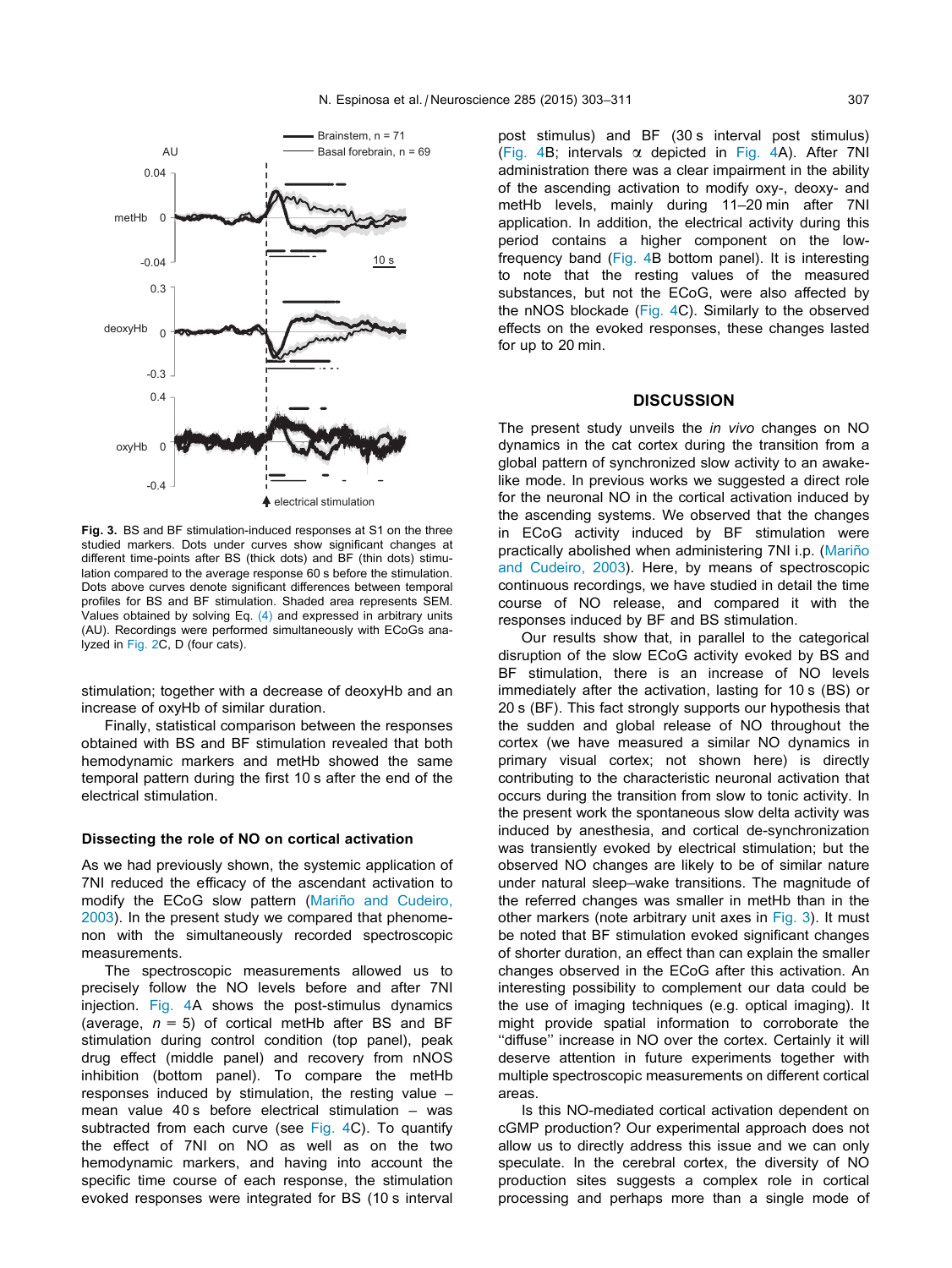<span id="page-5-0"></span>

Fig. 4. (A) Effect on metHb before 7NI administration (Control; upper panel), during the peak drug effect (11–20 min after 7NI administration; middle panel) and during recovery (31–50 min; bottom panel) in response to BS (left panel) and BF (right panel) stimulation. Dashed line depicts the electrical stimulation (2 s) and  $\alpha$  is the interval of interest. Shaded area denotes SEM for the five recordings obtained from three cats. (B) The area under the curve in  $\alpha$  (A) for the three studied markers was compared during control and after 7NI injection for BS (solid bars) and BF (open bars) stimulation. Bottom panel shows the LFi calculated in  $\alpha$ . (C) Mean value of metHb and hemodynamic markers before stimulation calculated during control and at different intervals after 7NI injection. Values for BS and BF stimulation were pooled together  $(n = 10$  recordings). Bottom panel shows the LFi before stimulation. Asterisks indicate significant effects compared to control values.

action of NO. For instance, it has been shown that NO may be involved in the NMDA-mediated release of noradrenaline and Glu suggesting that NO can have both direct actions and actions on modulatory processes [\(Montague et al., 1991](#page-7-0)). On the other hand previous findings from our group ([Cudeiro et al., 1997](#page-7-0)) obtained with iontophoretic application of 8-bromo-cGMP suggest a simple modulation of the cGMP secondary messenger system. Such an action on cGMP has been widely reported in the literature (for reviews see [Garthwaite,](#page-7-0) [1991; Moncada et al. 1991; Snyder and Bredt, 1991;](#page-7-0) [Schuman and Madison, 1994; Zhang and Snyder, 1995\)](#page-7-0).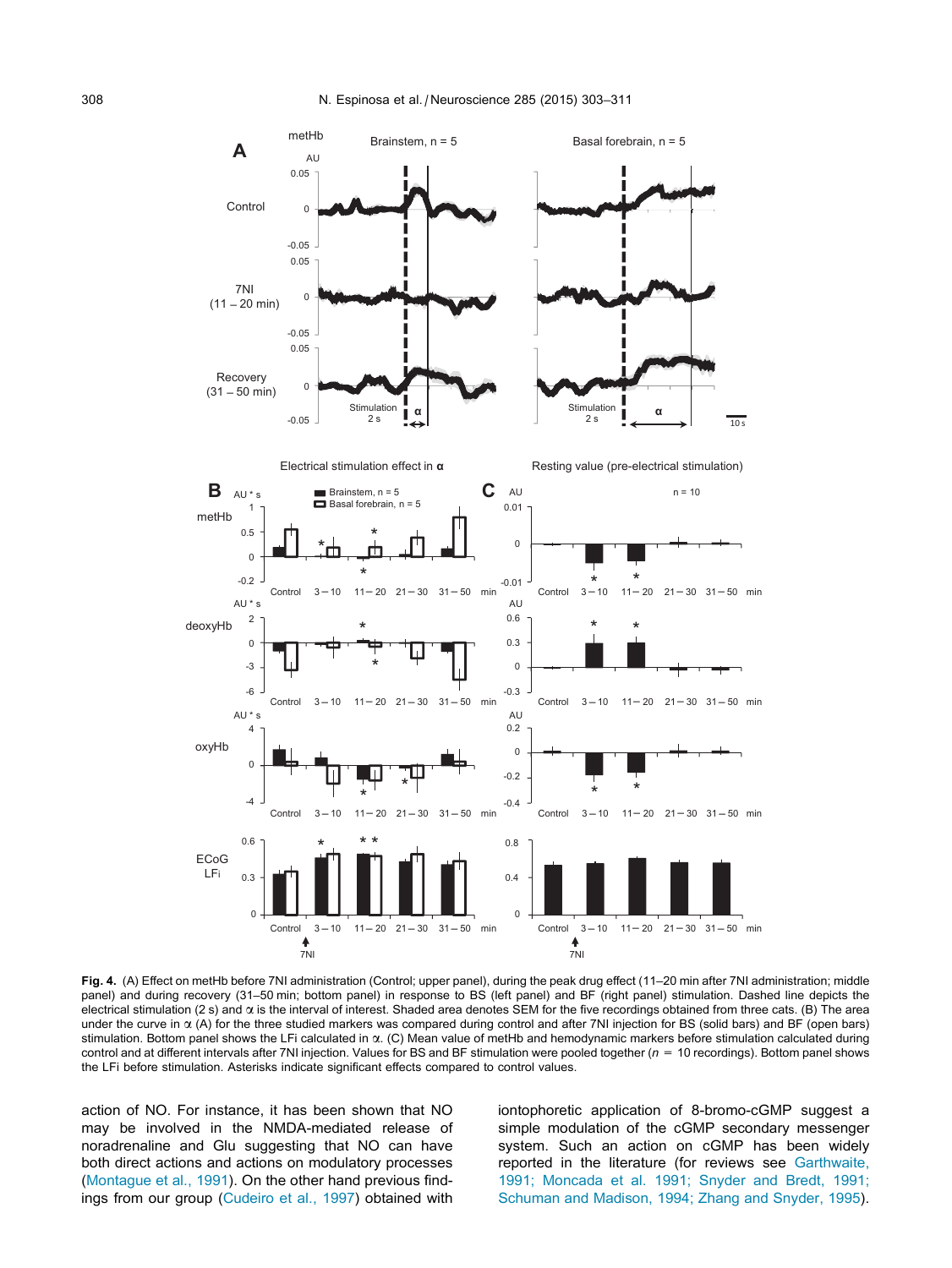In an *in vivo* preparation like the one we used here, it is difficult to clearly separate the NO effects of the vascular and the neuronal compartments. Besides, it has been reported that the exposure of nitrous oxide might interfere with NO metabolism ([Zelinski et al.,](#page-8-0) [2009; Ohgami et al., 2010\)](#page-8-0) and with NO background levels. Therefore, we cannot completely exclude a putative interference of the anesthesia with the observed levels of NO, although we trust that our main findings remain, since electrical stimulation produced an increment of NO. In any case, our goal was to discern the participation of neuronal NO in the massive cortical activation induced by the ascendant pathways. The inability of the ascending stimulation to induce such ECoG and metHb changes after the blockage of nNOS clearly points to a direct contribution of the neuronal NO in the activating process.

## Possible functional significances of BF and BS activations

Having in mind that the relationship between NO, oxyHb, and deoxyHb is not simple (because the vasodilation induced by NO is also influencing the hemodynamics and the oxy-deoxyHb equilibrium), our work indicates differential actions of both structures (BF and BS) on cortical neurovascular coupling. The present results suggest that changes in cerebral blood flow induced by the basalocortical pathway would be intimately linked to a vasodilation induced by NO. In fact, the monophasic and sustained hemodynamic changes induced by BF stimulation correlate well with the measured NO dynamics, but not with the neuronal activity observed after stimulation. This dissociation between neuronal and hemodynamic activity, previously observed in other brain regions, has been attributed to the participation of inhibitory networks (Ackermann et al., 1984; Buzsaki et al., 2007). The fact that the basalocortical pathway also includes GABAergic fibers supports this hypothesis, allowing a marked hemodynamic change with a less robust response on cortical electrical activity. Previous studies have shown that the BF plays a key role in vigilance states and cognitive functions [\(Semba, 2000;](#page-7-0) [Jones, 2003, 2004\)](#page-7-0). Because during an attentional process the system must be able to detect and process unexpected signals, a blood flow increase without a dramatic basal neuronal activity disturbance provides sufficient glucose and oxygen for a proper energy metabolism of the neural network.

PBr stimulation, in contrast, involves not only a cortical cholinergic and nitrergic release through BF but also a glutamatergic effect induced via the thalamus that would be the origin of a stronger effect on ECoG as well as the post-stimulus over- and undershoots observed in deoxy- and metHb, respectively. The ability to interfere on cortical activity and the fact that it receives inputs from the lateral parts of the preoptic area ([Swanson](#page-7-0) [et al., 1987](#page-7-0)), an active sleep-promoting structure [\(Szymusiak and McGinty 1986; Sherin et al., 1996;](#page-7-0) [Szymusiak et al., 2001\)](#page-7-0), supports the hypothesis that the PBr plays a key role in the transitions of the sleep– wake cycle.

# Implications in the blood oxygenation level dependent (BOLD) signal interpretation

BOLD signal is a parameter widely used to estimate the cerebral activity which has given rise to functional network maps on several species [\(Buckner et al., 2008;](#page-7-0) [Pawela et al., 2008; Mantini et al., 2011; White et al.,](#page-7-0) [2011](#page-7-0)) in virtue of a supposed neurovascular coupling. BOLD response is based on the paramagnetic property of deoxyHb. Thus, changes of deoxyHb concentration in a vascularized area subjected to a magnetic field are reflected as a change in the magnetic resonance (MR) signal. Curiously, neural activity leads to an increase in MR signal even though deoxyHb decreases MR signal ([Ogawa et al., 1990](#page-7-0)). Given the diamagnetic nature of oxyHb, and supported by optical imaging studies ([Malonek and Grinvald, 1996](#page-7-0)), it is believed that this effect occurs because oxyHb displaces deoxyHb that had been suppressing the MR signal intensity. Our data provide a concomitant cause based on the paramagnetic property of metHb being even stronger than deoxyHb. It is due to the fact that unpaired electrons in heme iron of hemoglobin provide paramagnetic properties. Thus, deoxyHb has four unpaired electron and metHb has five ([Nitz et al.,](#page-7-0) [2010](#page-7-0)). As a result, when NO release is associated to a neural activation, a portion of the increase in MR signal might be due to the influence of metHb increase as well. In fact, previous results show an impact of metHb in BOLD response [\(Duewell et al., 1996; Leung and](#page-7-0) [Moody, 2010](#page-7-0), but see [Pang et al., 2010\)](#page-7-0) and a recent study has encouraged exploring their clinical implications (Aamand et al., 2013). Finally, we do not discard that other techniques susceptible to high concentrations of metHb, as MR spectroscopy [\(Gujar et al., 2005\)](#page-7-0), could be affected by NO production.

# **CONCLUSIONS**

The electrical stimulation of the activating ascending systems induces profound changes on cortical (electrical and vascular) activity. We have outlined the role of the neuromodulator NO in this process. Our results reveal a transient cortical increase of the NO marker metHb after the induction of a global brain activation, a change that is abolished after the inhibition of NO synthesis. The present study supports the hypothesis that NO collaborates in the transition from slow-wave sleep to tonic activity in the cortex.

## FUNDING

This work was supported by Xunta de Galicia (INCITE09 137 272 PR and Ayudas a Grupos Consolidados).

#### REFERENCES

- [Aamand R, Dalsgaard T, Ho YC, Møller A, Roepstorff A, Lund TE](http://refhub.elsevier.com/S0306-4522(14)00994-4/h0005) [\(2013\) A NO way to BOLD?: Dietary nitrate alters the](http://refhub.elsevier.com/S0306-4522(14)00994-4/h0005) [hemodynamic response to visual stimulation. Neuroimage](http://refhub.elsevier.com/S0306-4522(14)00994-4/h0005) [83:397–407](http://refhub.elsevier.com/S0306-4522(14)00994-4/h0005).
- [Ackermann RF, Finch DM, Babb TL, Engel Jr J \(1984\) Increased](http://refhub.elsevier.com/S0306-4522(14)00994-4/h0010) [glucose metabolism during long-duration recurrent inhibition of](http://refhub.elsevier.com/S0306-4522(14)00994-4/h0010) [hippocampal pyramidal cells. J Neurosci 4:251–264.](http://refhub.elsevier.com/S0306-4522(14)00994-4/h0010)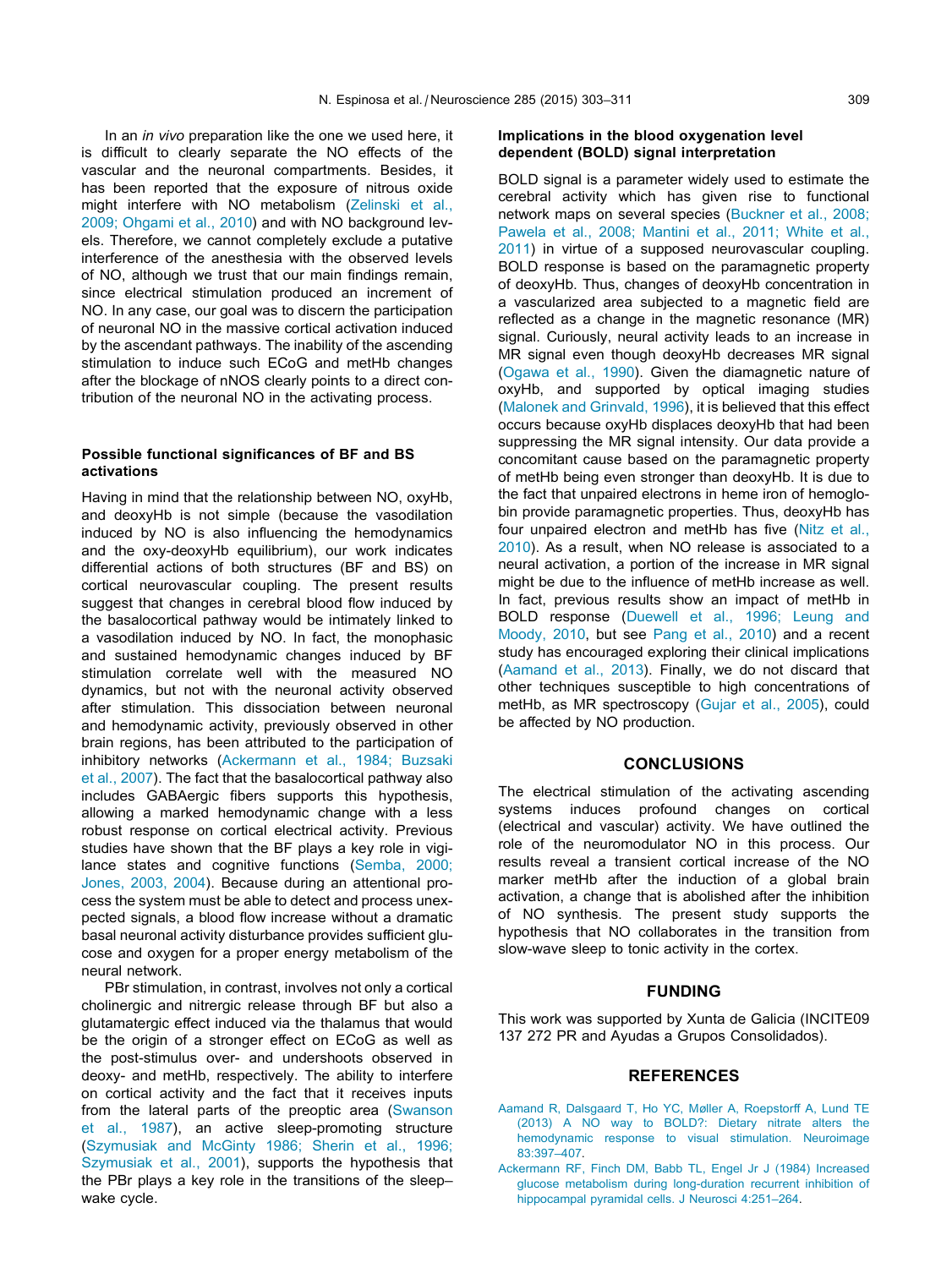- <span id="page-7-0"></span>Bickford ME, Günlük AE, Van Horn SC, Sherman SM (1994) [GABAergic projection from the basal forebrain to the visual](http://refhub.elsevier.com/S0306-4522(14)00994-4/h0015) [sector of the thalamic reticular nucleus in the cat. J Comp Neurol](http://refhub.elsevier.com/S0306-4522(14)00994-4/h0015) [348:481–510](http://refhub.elsevier.com/S0306-4522(14)00994-4/h0015).
- [Buckner RL, Andrews-Hanna JR, Schacter DL \(2008\) The brain's](http://refhub.elsevier.com/S0306-4522(14)00994-4/h0020) [default network. Ann N Y Acad Sci 1124:1–38.](http://refhub.elsevier.com/S0306-4522(14)00994-4/h0020)
- [Buzsaki G, Kalia K, Raichle M \(2007\) Inhibition and brain work.](http://refhub.elsevier.com/S0306-4522(14)00994-4/h0025) [Neuron 56:771–783.](http://refhub.elsevier.com/S0306-4522(14)00994-4/h0025)
- Cudeiro J, Rivadulla C, Rodríguez R, Grieve KL, Martínez-Conde S, Acuña C (1997) Actions of compounds manipulating the nitric [oxide system in the cat primary visual cortex. J Physiol \(Lond\)](http://refhub.elsevier.com/S0306-4522(14)00994-4/h0030) [504:467–478](http://refhub.elsevier.com/S0306-4522(14)00994-4/h0030).
- [Cudeiro J, Rivadulla C, Grieve KL \(2000\) A possible role for nitric](http://refhub.elsevier.com/S0306-4522(14)00994-4/h0035) [oxide at the sleep/wake interface. Sleep 23:829–835.](http://refhub.elsevier.com/S0306-4522(14)00994-4/h0035)
- [de Labra C, Rivadulla C, Espinosa N, Dasilva M, Cao R, Cudeiro J](http://refhub.elsevier.com/S0306-4522(14)00994-4/h0040) [\(2009\) Different sources of nitric oxide mediate neurovascular](http://refhub.elsevier.com/S0306-4522(14)00994-4/h0040) [coupling in the lateral geniculate nucleus of the cat. Front Syst](http://refhub.elsevier.com/S0306-4522(14)00994-4/h0040) [Neurosci 3:9](http://refhub.elsevier.com/S0306-4522(14)00994-4/h0040).
- [Duewell S, Kasserra CE, Jezzard P, Balaban RS \(1996\) Evaluation of](http://refhub.elsevier.com/S0306-4522(14)00994-4/h0045) [methemoglobin as an autologous intravascular MRI contrast](http://refhub.elsevier.com/S0306-4522(14)00994-4/h0045) [agent. Magn Reson Med 35:787–789](http://refhub.elsevier.com/S0306-4522(14)00994-4/h0045).
- [Feelisch M, Kubitzek D, Werringloer J \(1996\) The oxyhemoglobin](http://refhub.elsevier.com/S0306-4522(14)00994-4/h0050) [assay. In: Feelisch M, Stamler JS, editors. Methods in nitric oxide](http://refhub.elsevier.com/S0306-4522(14)00994-4/h0050) [research. Chichester: Wiley. p. 455–478](http://refhub.elsevier.com/S0306-4522(14)00994-4/h0050).
- Francesconi W, Müller CM, Singer W (1988) Cholinergic mechanisms [in the reticular control of transmission in the cat lateral geniculate](http://refhub.elsevier.com/S0306-4522(14)00994-4/h0055) [nucleus. J Neurophysiol 59:1690–1718.](http://refhub.elsevier.com/S0306-4522(14)00994-4/h0055)
- [Garthwaite J \(1991\) Glutamate, nitric oxide and cell-cell signalling in](http://refhub.elsevier.com/S0306-4522(14)00994-4/h0060) [the nervous system. Trends Neurosci 14\(2\):60–67.](http://refhub.elsevier.com/S0306-4522(14)00994-4/h0060)
- González-Mora JL, Martín FA, Rojas-Díaz D, Hernández S, Ramos-Pérez I, Rodríguez VD, Castellano MA (2002) In vivo [spectroscopy: a novel approach for simultaneously estimating](http://refhub.elsevier.com/S0306-4522(14)00994-4/h0065) [nitric oxide and hemodynamic parameters in the rat brain.](http://refhub.elsevier.com/S0306-4522(14)00994-4/h0065) [J Neurosci Methods 119:151–161](http://refhub.elsevier.com/S0306-4522(14)00994-4/h0065).
- Gujar SK, Maheshwari S, Björkman-Burtscher I, Sundgren PC (2005) [Magnetic resonance spectroscopy. J Neuroophthalmol](http://refhub.elsevier.com/S0306-4522(14)00994-4/h0070) [25\(3\):217–226.](http://refhub.elsevier.com/S0306-4522(14)00994-4/h0070)
- [Hartveit E, Ramberg SI, Heggelund P \(1993\) Brain stem modulation](http://refhub.elsevier.com/S0306-4522(14)00994-4/h0075) [of spatial receptive field properties of single cells in the dorsal](http://refhub.elsevier.com/S0306-4522(14)00994-4/h0075) [lateral geniculate nucleus of the cat. J Neurophysiol](http://refhub.elsevier.com/S0306-4522(14)00994-4/h0075) [70:1644–1655.](http://refhub.elsevier.com/S0306-4522(14)00994-4/h0075)

[Jones BE \(2003\) Arousal systems. Front Biosci 8:s438–s451](http://refhub.elsevier.com/S0306-4522(14)00994-4/h0080).

- [Jones BE \(2004\) Activity, modulation and role of basal forebrain](http://refhub.elsevier.com/S0306-4522(14)00994-4/h0085) [cholinergic neurons innervating the cerebral cortex. Prog Brain](http://refhub.elsevier.com/S0306-4522(14)00994-4/h0085) [Res 145:157–169.](http://refhub.elsevier.com/S0306-4522(14)00994-4/h0085)
- [Kelm M, Dahmann R, Wink D, Feelisch M \(1997\) The nitric oxide/](http://refhub.elsevier.com/S0306-4522(14)00994-4/h0090) [superoxide assay. Insights into the biological chemistry of the NO/](http://refhub.elsevier.com/S0306-4522(14)00994-4/h0090) [O-2 interaction. J Biol Chem 272:9922–9932.](http://refhub.elsevier.com/S0306-4522(14)00994-4/h0090)
- [Leung G, Moody AR \(2010\) MR imaging depicts oxidative stress](http://refhub.elsevier.com/S0306-4522(14)00994-4/h0095) [induced by methemoglobin. Radiology 257:470–476](http://refhub.elsevier.com/S0306-4522(14)00994-4/h0095).
- Li B, Funke K, Wörgötter F, Eysel UT (1999) Correlated variations in [EEG pattern and visual responsiveness of cat lateral geniculate](http://refhub.elsevier.com/S0306-4522(14)00994-4/h0100) [relay cells. J Physiol \(Lond\) 514:857–874](http://refhub.elsevier.com/S0306-4522(14)00994-4/h0100).
- [Malonek D, Grinvald A \(1996\) Interactions between electrical](http://refhub.elsevier.com/S0306-4522(14)00994-4/h0105) [activity and cortical microcirculation revealed by imaging](http://refhub.elsevier.com/S0306-4522(14)00994-4/h0105) [spectroscopy: implications for functional brain mapping.](http://refhub.elsevier.com/S0306-4522(14)00994-4/h0105) [Science 272:551–554](http://refhub.elsevier.com/S0306-4522(14)00994-4/h0105).
- [Mantini D, Gerits A, Nelissen K, Durand J-B, Joly O, Simone L,](http://refhub.elsevier.com/S0306-4522(14)00994-4/h0110) [Sawamura H, Wardak C, Orban GA, Buckner RL, Vanduffel W](http://refhub.elsevier.com/S0306-4522(14)00994-4/h0110) [\(2011\) Default mode of brain function in monkeys. J Neurosci](http://refhub.elsevier.com/S0306-4522(14)00994-4/h0110) [31:12954–12962](http://refhub.elsevier.com/S0306-4522(14)00994-4/h0110).
- Mariño J, Cudeiro J (2003) Nitric oxide-mediated cortical activation: a [diffuse wake-up system. J Neurosci 23:4299–4307.](http://refhub.elsevier.com/S0306-4522(14)00994-4/h0115)
- [Metherate R, Cox CL, Ashe JH \(1992\) Cellular bases of neocortical](http://refhub.elsevier.com/S0306-4522(14)00994-4/h0120) [activation: modulation of neural oscillations by the nucleus basalis](http://refhub.elsevier.com/S0306-4522(14)00994-4/h0120) [and endogenous ACh. J Neurosci 12:4701–4711.](http://refhub.elsevier.com/S0306-4522(14)00994-4/h0120)
- [McCormick DA, Bal T \(1997\) Sleep and arousal: thalamocortical](http://refhub.elsevier.com/S0306-4522(14)00994-4/h0125) [mechanisms. Annu Rev Neurosci 20:185–215.](http://refhub.elsevier.com/S0306-4522(14)00994-4/h0125)
- [Moncada S, Palmer RM, Higgs EA \(1991\) Nitric oxide: physiology,](http://refhub.elsevier.com/S0306-4522(14)00994-4/h0130) [pathophysiology, and pharmacology. Pharmacol Rev](http://refhub.elsevier.com/S0306-4522(14)00994-4/h0130) [43\(2\):109–142.](http://refhub.elsevier.com/S0306-4522(14)00994-4/h0130)
- [Montague PR, Gancayco CD, Winn MJ, Marchase RB, Friedlander](http://refhub.elsevier.com/S0306-4522(14)00994-4/h0135) [MJ \(1991\) Role of NO production in NMDA receptor-mediated](http://refhub.elsevier.com/S0306-4522(14)00994-4/h0135) [neurotransmitter release in cerebral cortex. Science](http://refhub.elsevier.com/S0306-4522(14)00994-4/h0135) [263\(5149\):973–977](http://refhub.elsevier.com/S0306-4522(14)00994-4/h0135).
- [Moruzzi G, Magoun HW \(1949\) Brain stem reticular formation and](http://refhub.elsevier.com/S0306-4522(14)00994-4/h0140) [activation of the EEG. Electroencephalogr Clin Neurophysiol](http://refhub.elsevier.com/S0306-4522(14)00994-4/h0140) [1:455–473.](http://refhub.elsevier.com/S0306-4522(14)00994-4/h0140)
- [Nitz WR, Balzer T, Grosu DS, Allkemper T \(2010\) Principles of](http://refhub.elsevier.com/S0306-4522(14)00994-4/h0145) [magnetic resonance. In: Reimer P, Parizel PM, Meanev JFM,](http://refhub.elsevier.com/S0306-4522(14)00994-4/h0145) [Stichnoth F-A, editors. Clinical MR imaging: a practical](http://refhub.elsevier.com/S0306-4522(14)00994-4/h0145) [approach. Springer](http://refhub.elsevier.com/S0306-4522(14)00994-4/h0145).
- [Ogawa S, Lee TM, Nayak AS, Glynn P \(1990\) Oxygenation-sensitive](http://refhub.elsevier.com/S0306-4522(14)00994-4/h0150) [contrast in magnetic resonance image of rodent brain at high](http://refhub.elsevier.com/S0306-4522(14)00994-4/h0150) [magnetic fields. Magn Reson Med 14:68–78](http://refhub.elsevier.com/S0306-4522(14)00994-4/h0150).
- [Ohgami Y, Chung E, Quock RM \(2010\) Nitrous oxide-induced](http://refhub.elsevier.com/S0306-4522(14)00994-4/h0155) [NO-dependent neuronal release of](http://refhub.elsevier.com/S0306-4522(14)00994-4/h0155)  $\beta$ -endorphin from the rat [arcuate nucleus and periaqueductal gray. Brain Res 1366:38–43](http://refhub.elsevier.com/S0306-4522(14)00994-4/h0155).
- [Pang KK, Tsai YS, Chang HC, Hsu KN \(2010\) Methemoglobin](http://refhub.elsevier.com/S0306-4522(14)00994-4/h0160) [suppression in a 0.3 Tesla magnet: an in vitro and in vivo study.](http://refhub.elsevier.com/S0306-4522(14)00994-4/h0160) [Acad Radiol 17\(5\):624–627](http://refhub.elsevier.com/S0306-4522(14)00994-4/h0160).
- [Pawela CP, Biswal BB, Cho YR, Kao DS, Li R, Jones SR, Schulte](http://refhub.elsevier.com/S0306-4522(14)00994-4/h0165) [ML, Matloub HS, Hudetz AG, Hyde JS \(2008\) Resting-state](http://refhub.elsevier.com/S0306-4522(14)00994-4/h0165) [functional connectivity of the rat brain. Magn Reson Med](http://refhub.elsevier.com/S0306-4522(14)00994-4/h0165) [59:1021–1029.](http://refhub.elsevier.com/S0306-4522(14)00994-4/h0165)
- [Rivadulla C, de Labra C, Grieve KL, Cudeiro J \(2011\) Vasomotion](http://refhub.elsevier.com/S0306-4522(14)00994-4/h0170) [and neurovascular coupling in the visual thalamus in vivo. PLoS](http://refhub.elsevier.com/S0306-4522(14)00994-4/h0170) [One 6:e28746.](http://refhub.elsevier.com/S0306-4522(14)00994-4/h0170)
- [Schuman EM, Madison DV \(1994\) Nitric oxide and synaptic function.](http://refhub.elsevier.com/S0306-4522(14)00994-4/h0175) [Annu Rev Neurosci 17:153–183](http://refhub.elsevier.com/S0306-4522(14)00994-4/h0175).
- [Semba K \(2000\) Multiple output pathways of the basal forebrain:](http://refhub.elsevier.com/S0306-4522(14)00994-4/h0180) [organization, chemical heterogeneity, and roles in vigilance.](http://refhub.elsevier.com/S0306-4522(14)00994-4/h0180) [Behav Brain Res 115:117–141.](http://refhub.elsevier.com/S0306-4522(14)00994-4/h0180)
- [Sherin JE, Shiromani PJ, McCarley RW, Saper CB \(1996\) Activation](http://refhub.elsevier.com/S0306-4522(14)00994-4/h0185) [of ventrolateral preoptic neurons during sleep. Science](http://refhub.elsevier.com/S0306-4522(14)00994-4/h0185) [271:216–219](http://refhub.elsevier.com/S0306-4522(14)00994-4/h0185).
- [Snyder SH, Bredt DS \(1991\) Nitric oxide as a neuronal messenger.](http://refhub.elsevier.com/S0306-4522(14)00994-4/h0190) [Trends Pharmacol Sci 4:125–128](http://refhub.elsevier.com/S0306-4522(14)00994-4/h0190).
- Steriade M, Paré [D, Parent A, Smith Y \(1988\) Projections of](http://refhub.elsevier.com/S0306-4522(14)00994-4/h0195) [cholinergic and non-cholinergic neurons of the brainstem core to](http://refhub.elsevier.com/S0306-4522(14)00994-4/h0195) [relay and associational thalamic nuclei in the cat and macaque](http://refhub.elsevier.com/S0306-4522(14)00994-4/h0195) [monkey. Neuroscience 25:47–67](http://refhub.elsevier.com/S0306-4522(14)00994-4/h0195).
- Steriade M, Dossi RC, Nuñez A (1991a) Network modulation of a [slow intrinsic oscillation of cat thalamocortical neurons implicated](http://refhub.elsevier.com/S0306-4522(14)00994-4/h0200) [in sleep delta waves: cortically induced synchronization and](http://refhub.elsevier.com/S0306-4522(14)00994-4/h0200) [brainstem cholinergic suppression. J Neurosci 11:3200–3217](http://refhub.elsevier.com/S0306-4522(14)00994-4/h0200).
- Steriade M, Dossi RC, Paré [D, Oakson G \(1991b\) Fast oscillations](http://refhub.elsevier.com/S0306-4522(14)00994-4/h0205) [\(20–40 Hz\) in thalamocortical systems and their potentiation by](http://refhub.elsevier.com/S0306-4522(14)00994-4/h0205) [mesopontine cholinergic nuclei in the cat. Proc Natl Acad Sci U S](http://refhub.elsevier.com/S0306-4522(14)00994-4/h0205) [A 88:4396–4400](http://refhub.elsevier.com/S0306-4522(14)00994-4/h0205).
- Steriade M, Amzica F, Nuñez A (1993a) Cholinergic and [noradrenergic modulation of the slow \(approximately 0.3 Hz\)](http://refhub.elsevier.com/S0306-4522(14)00994-4/h0210) [oscillation in neocortical cells. J Neurophysiol 70:1385–1400.](http://refhub.elsevier.com/S0306-4522(14)00994-4/h0210)
- [Steriade M, McCormick DA, Sejnowski TJ \(1993b\) Thalamocortical](http://refhub.elsevier.com/S0306-4522(14)00994-4/h0215) [oscillations in the sleeping and aroused brain. Science](http://refhub.elsevier.com/S0306-4522(14)00994-4/h0215) [262:679–685](http://refhub.elsevier.com/S0306-4522(14)00994-4/h0215).
- [Steriade M, Jones EG, McCormick DA \(1997\) Thalamus.](http://refhub.elsevier.com/S0306-4522(14)00994-4/h0220) [Organization and function, vol. 1. Oxford: Elsevier. p. 269–337.](http://refhub.elsevier.com/S0306-4522(14)00994-4/h0220)
- [Swanson LW, Mogenson GJ, Simerly RB, Wu M \(1987\) Anatomical](http://refhub.elsevier.com/S0306-4522(14)00994-4/h0225) [and electrophysiological evidence for a projection from the medial](http://refhub.elsevier.com/S0306-4522(14)00994-4/h0225) [preoptic area to the 'mesencephalic and subthalamic locomotor](http://refhub.elsevier.com/S0306-4522(14)00994-4/h0225) [regions' in the rat. Brain Res 405:108–122.](http://refhub.elsevier.com/S0306-4522(14)00994-4/h0225)
- [Szymusiak R, McGinty D \(1986\) Sleep-related neuronal discharge in](http://refhub.elsevier.com/S0306-4522(14)00994-4/h0230) [the basal forebrain of cats. Brain Res 370:82–92](http://refhub.elsevier.com/S0306-4522(14)00994-4/h0230).
- [Szymusiak R, Steininger T, Alam N, McGinty D \(2001\) Preoptic area](http://refhub.elsevier.com/S0306-4522(14)00994-4/h0235) [sleep-regulating mechanisms. Arch Ital Biol 139:77–92](http://refhub.elsevier.com/S0306-4522(14)00994-4/h0235).
- [Uhlrich DJ, Tamamaki N, Murphy PC, Sherman SM \(1995\) Effects of](http://refhub.elsevier.com/S0306-4522(14)00994-4/h0240) [brain stem parabrachial activation on receptive field properties of](http://refhub.elsevier.com/S0306-4522(14)00994-4/h0240) [cells in the cat's lateral geniculate nucleus. J Neurophysiol](http://refhub.elsevier.com/S0306-4522(14)00994-4/h0240) [73:2428–2447.](http://refhub.elsevier.com/S0306-4522(14)00994-4/h0240)
- [Wolfe J, Palmer LA \(1998\) Temporal diversity in the lateral geniculate](http://refhub.elsevier.com/S0306-4522(14)00994-4/h0245) [nucleus of cat. Vis Neurosci 15:653–675](http://refhub.elsevier.com/S0306-4522(14)00994-4/h0245).